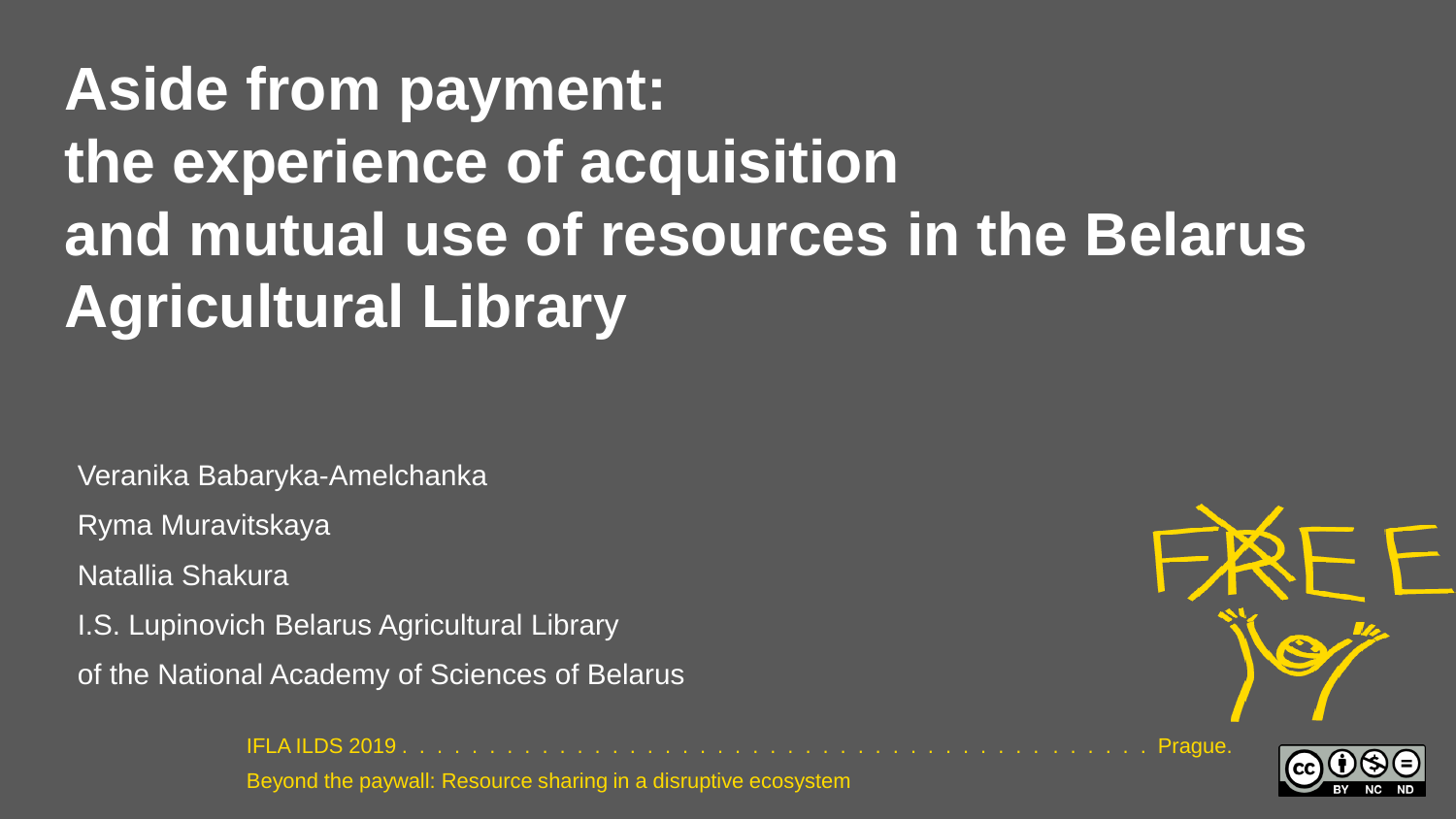## **Introduction**

- I.S. Lupinovich Belarus Agricultural Library of the National Academy of Sciences of Belarus (BelAL) is a national scientific agricultural library with the national repository of agriculture and forestry literature
- BelAL directs its activities to the information support for research and development in the field of agricultural sciences and agro-industrial complex of the country
- BelAL providing every resident of Belarus with open access to national and international information resources on agriculture and related industries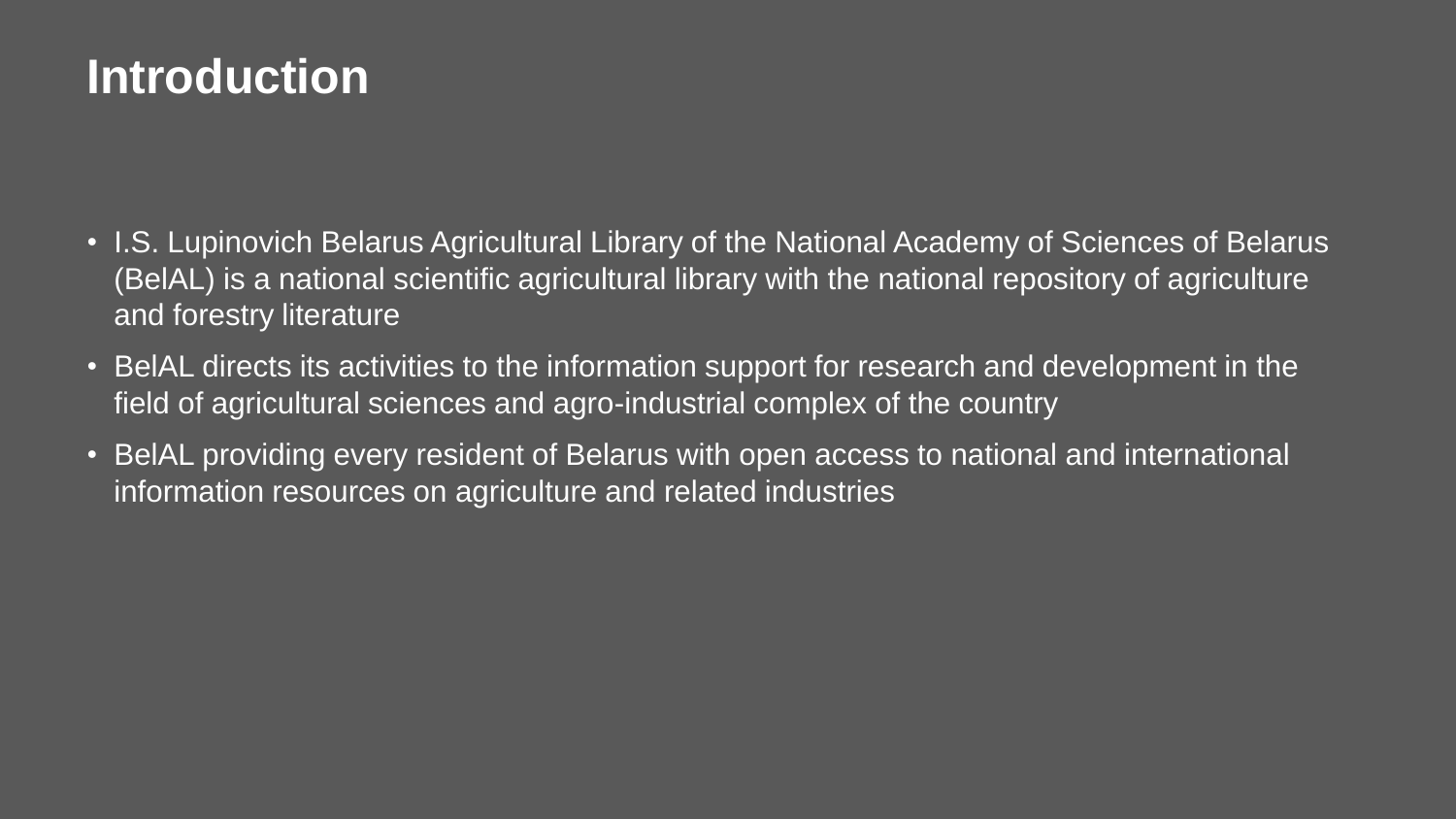## **Ways of acquiring information resources in BelAL**

| paid              | •acquired databases<br>•periodical subscription<br>•purchase of non-periodicals<br>·paid services of another information centres |
|-------------------|----------------------------------------------------------------------------------------------------------------------------------|
| free of<br>charge | •compulsory free copy<br>•departmental copy<br>·donation<br>•open access resources                                               |
| partnership       | •international document exchange<br>•FAO depository<br>•interlibrary loan<br><b>•AGLINET</b>                                     |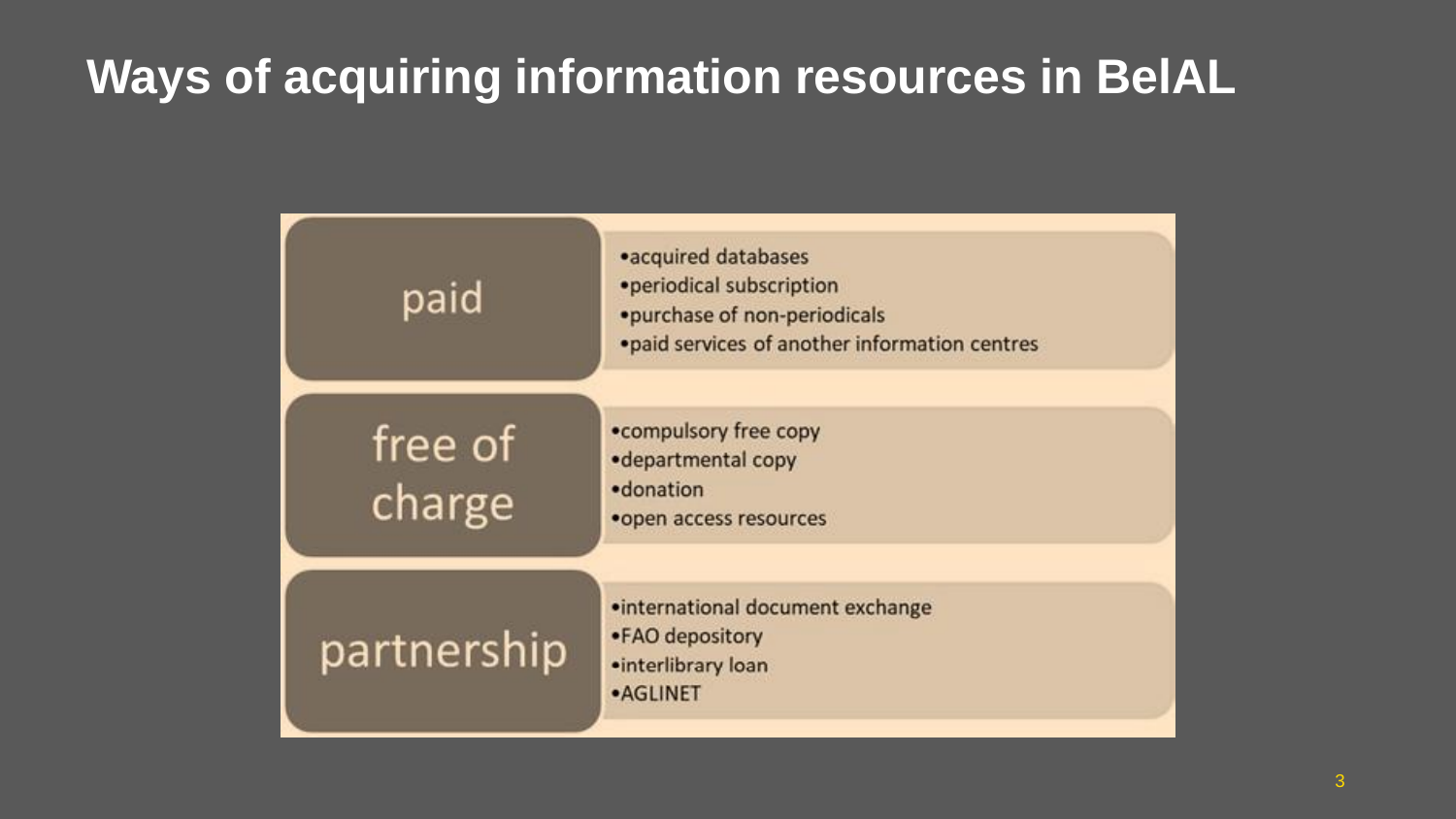#### **BelAL collection development on a cost-free basis\***

- legal deposit
- publications of the Department of Agrarian Sciences of the National Academy of Sciences of Belarus
- international book exchange
- publications of the Food and Agriculture Organization of the United Nations (FAO)

\*Under free sources of acquisition we understand the sources that do not include payment for a document or for access to information, but may include related expenses (for exámple, postal services).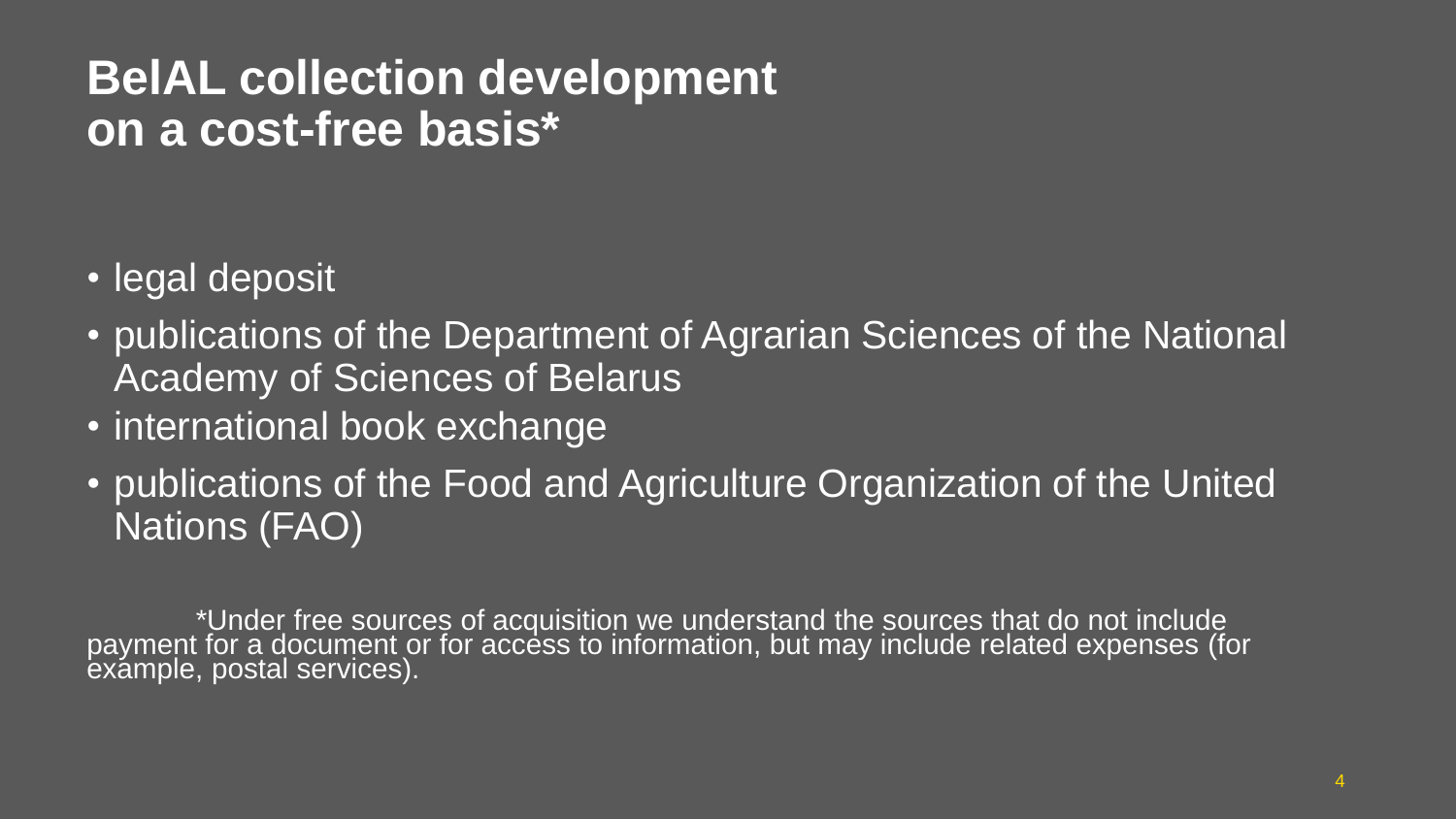### **National scientific resources**

• mandatory free copies of documents

• free copies of printed publications of the Department of Agrarian Sciences of the National Academy of Sciences of Belarus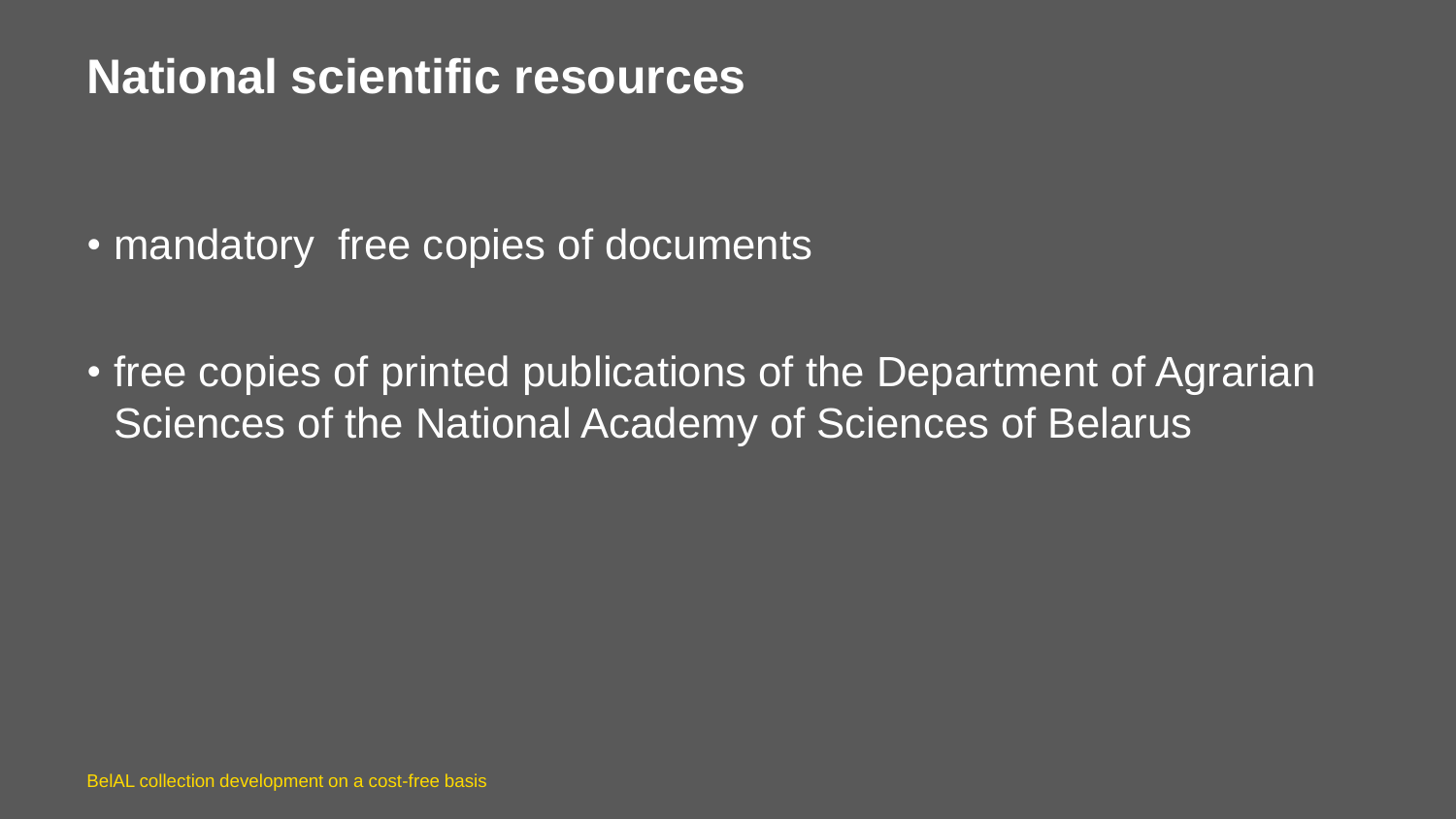## **Foreign scientific publications**

- International book exchange
- FAO publications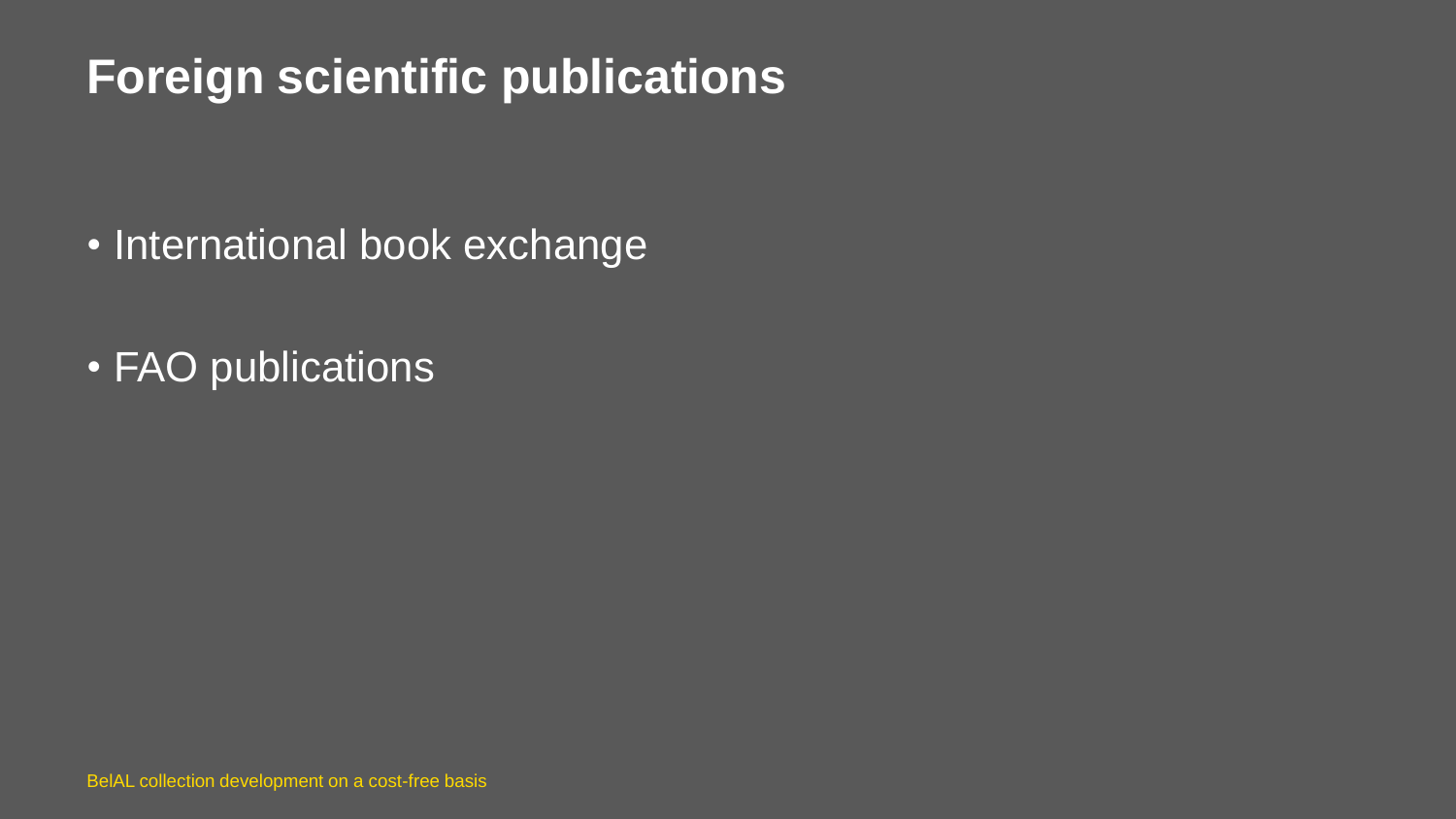#### **Use of OA resources**

On the BelAL website some OA Internet resources are grouped into sections for more user-friendly navigation:

- Databases
- Dissertations and Theses
- Research and Development Projects
- Rare Publications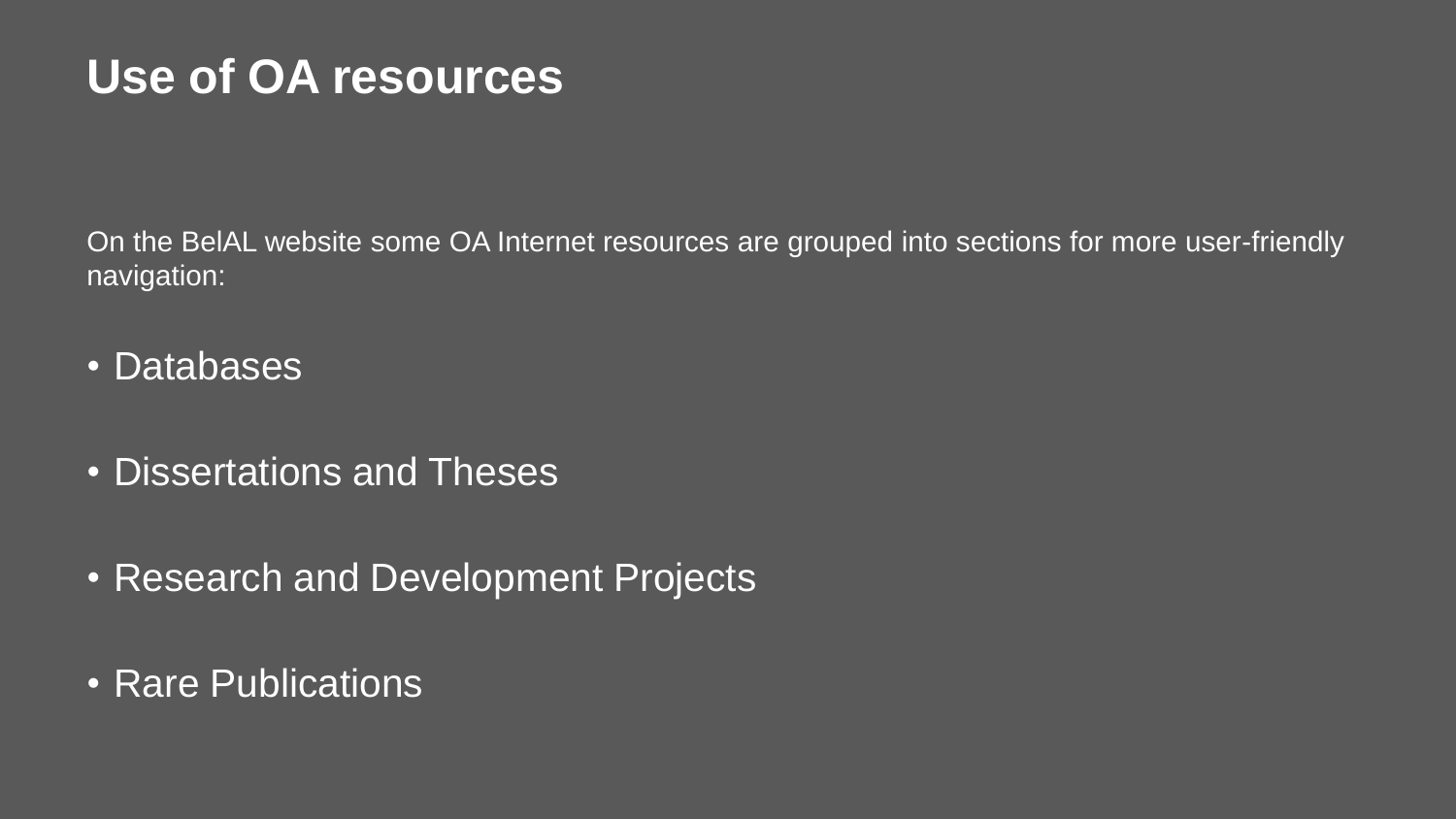#### **Resource sharing and document delivery**

- interlibrary loan
- AGLINET World Network of Agricultural Libraries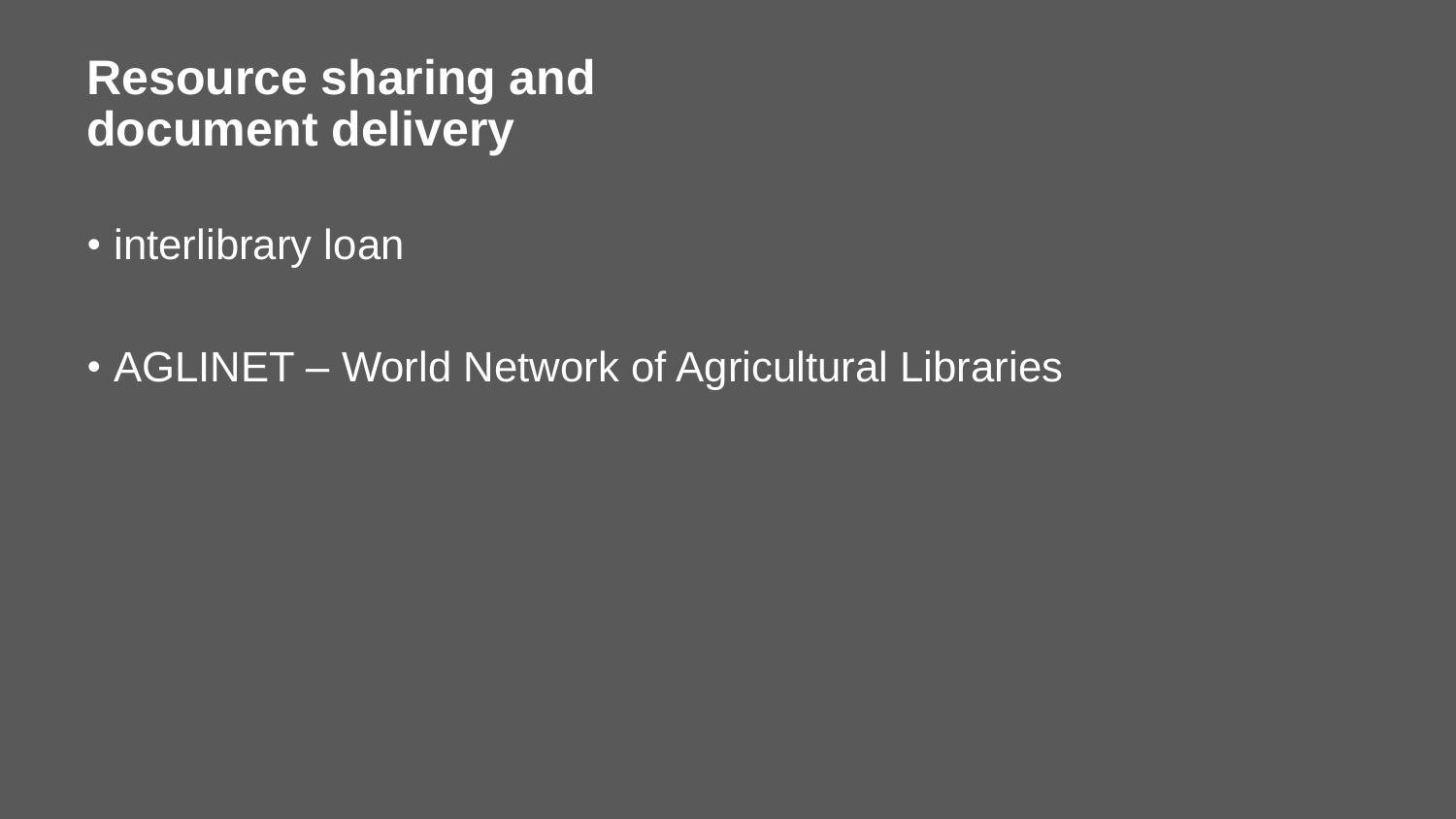## **BelAL is a member of AGLINET**

- AGLINET was founded in Rome in November, 1971
- AGLINET has its coordination centre David Lubin FAO Memorial Library in **Italy**
- today AGLINET has 68 members from 56 countries
- BelAL joining AGLINET in 1995
- BelAL has established partnership with more than 40 libraries and information centres
- > 1 thousand Belorussian publications a year are requested by AGLINET members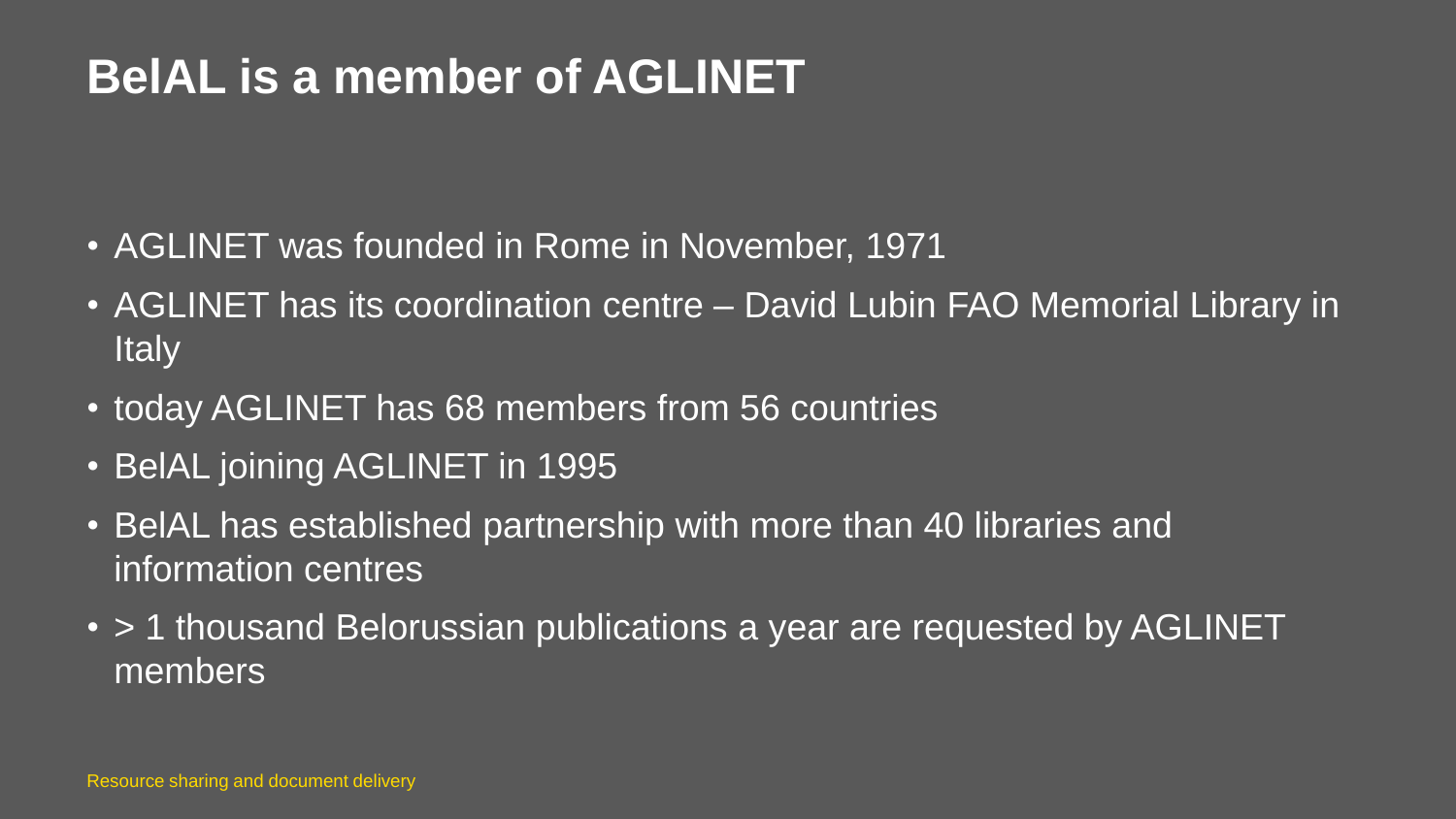#### **Efficiency of executing remote user requests for delivery of full-text documents**

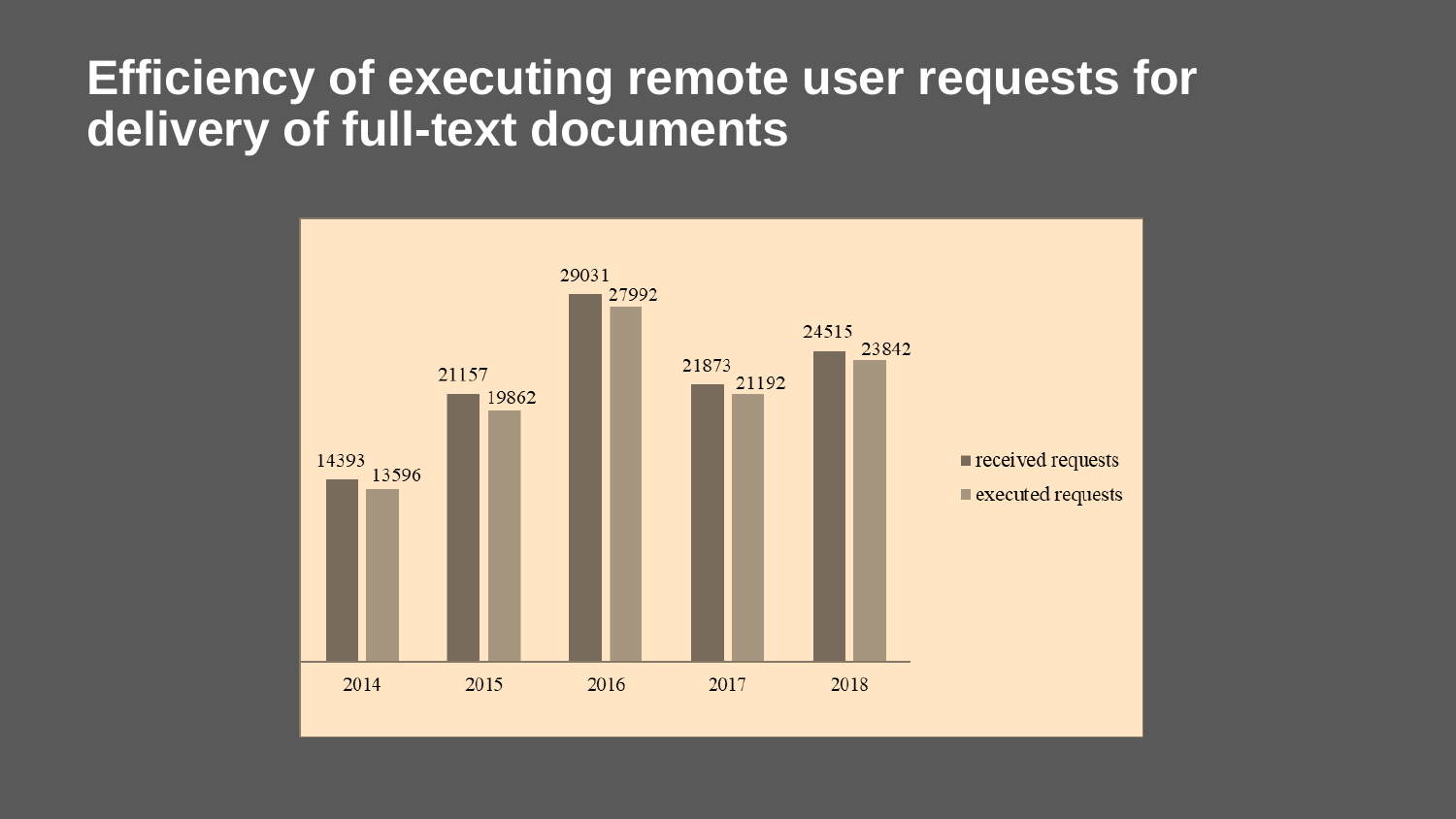## **Conclusion**

- Free mandatory and departmental copies of documents allow the most complete BelAL collection development with national scientific resources
- International document exchange contributes to replenishment of collection with foreign book publications, which are not always available even for a fee
- FAO documents provide information on research for sustainable development from around the world
- OA resources supplement of BelAL collection
- Interlibrary loan and resource sharing allow to receive information, which absent in BelAL collection.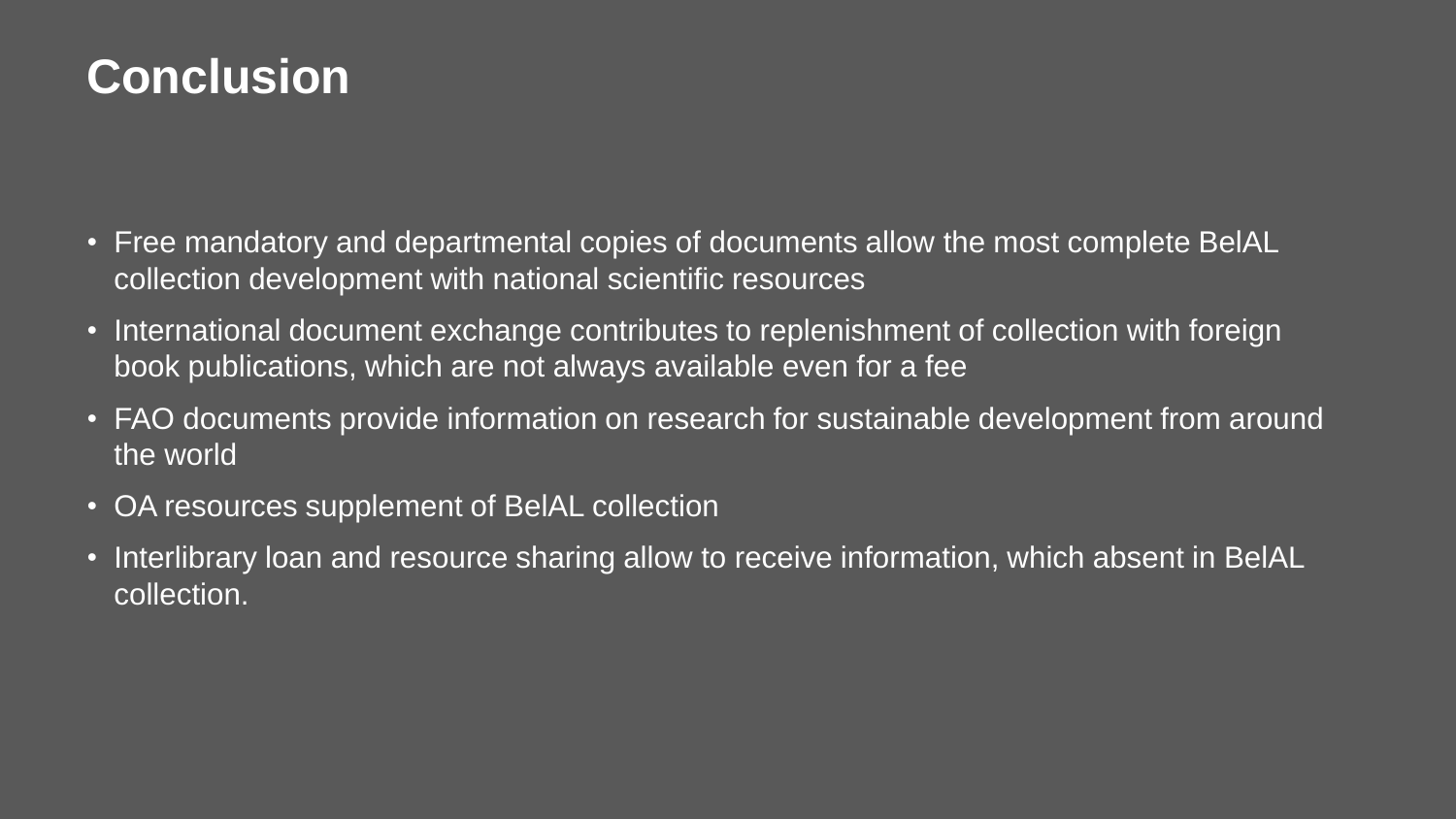## **Acknowledgment**

We express our gratitude to the MOST Project – Mobility Scheme for Targeted People to People Contacts – for their support of our participation in 2019 ILDS Conference.

MOST organizes professional exchange and mobility actions between Belarus and the EU for promoting mutual understanding and exchange of best practice